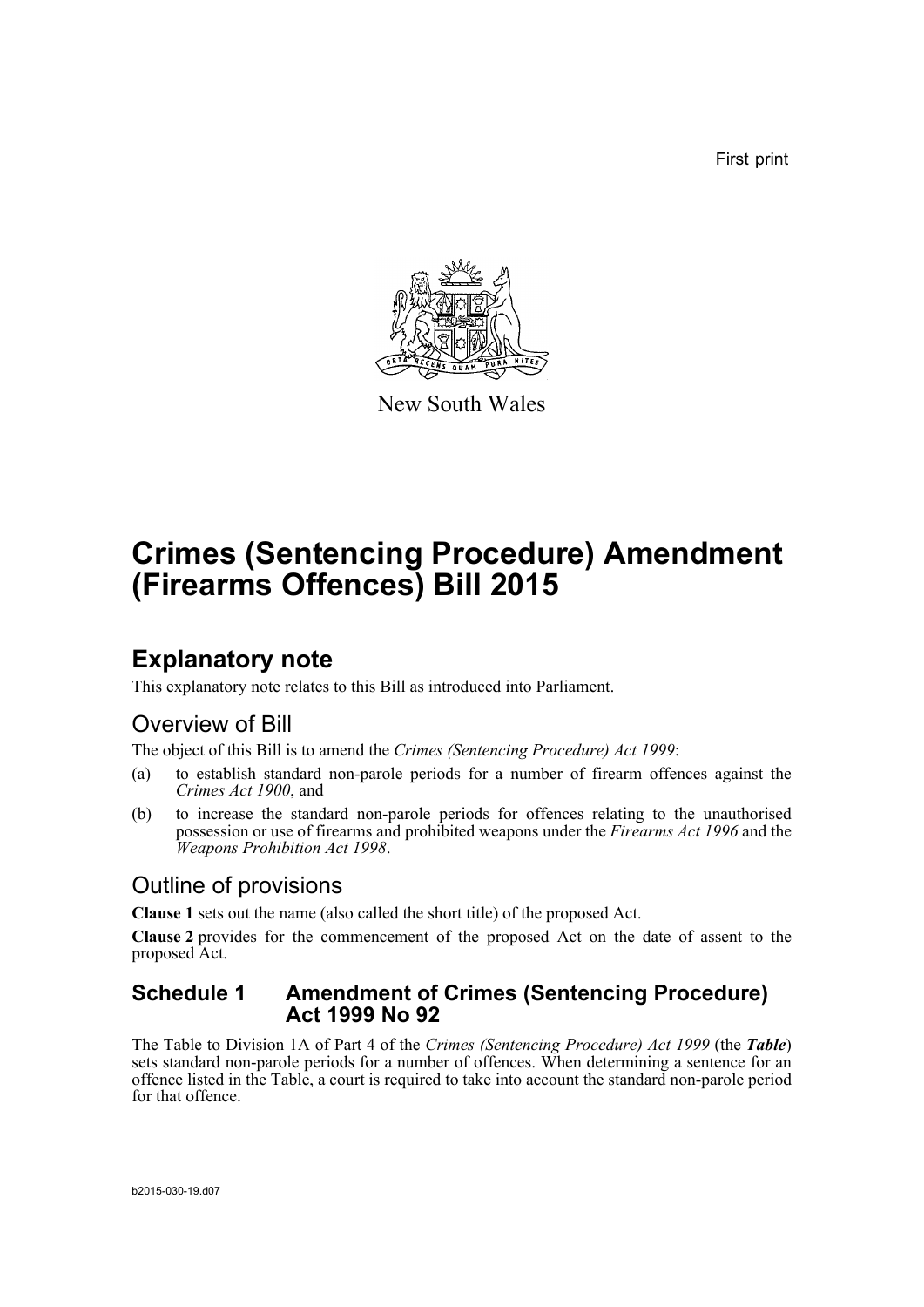**Schedule 1 [1] and [2]** amend the Table to introduce a standard non-parole period of 9 years for offences under section 33A (1) and (2) of the *Crimes Act 1900* relating to discharging a firearm with intent to cause grievous bodily harm or to resist arrest or detention, of 5 years for an offence under section 93GA (1) of that Act of firing a firearm at a dwelling-house or other building with reckless disregard for the safety of any person and of  $\ddot{6}$  years for offences under section 93GA (1A) and (1B) of that Act of firing a firearm with reckless disregard for the safety of any person at a dwelling-house or other building during a public disorder or in the course of organised criminal activity.

**Schedule 1 [3] and [4]** amend the Table to increase the standard non-parole period for offences under section 7 of the *Firearms Act 1996* relating to unauthorised possession or use of firearms from 3 to 4 years and for offences under section 7 of the *Weapons Prohibition Act 1998* relating to unauthorised possession or use of prohibited weapons from 3 to 5 years.

**Schedule 1 [5]** is a savings and transitional provision.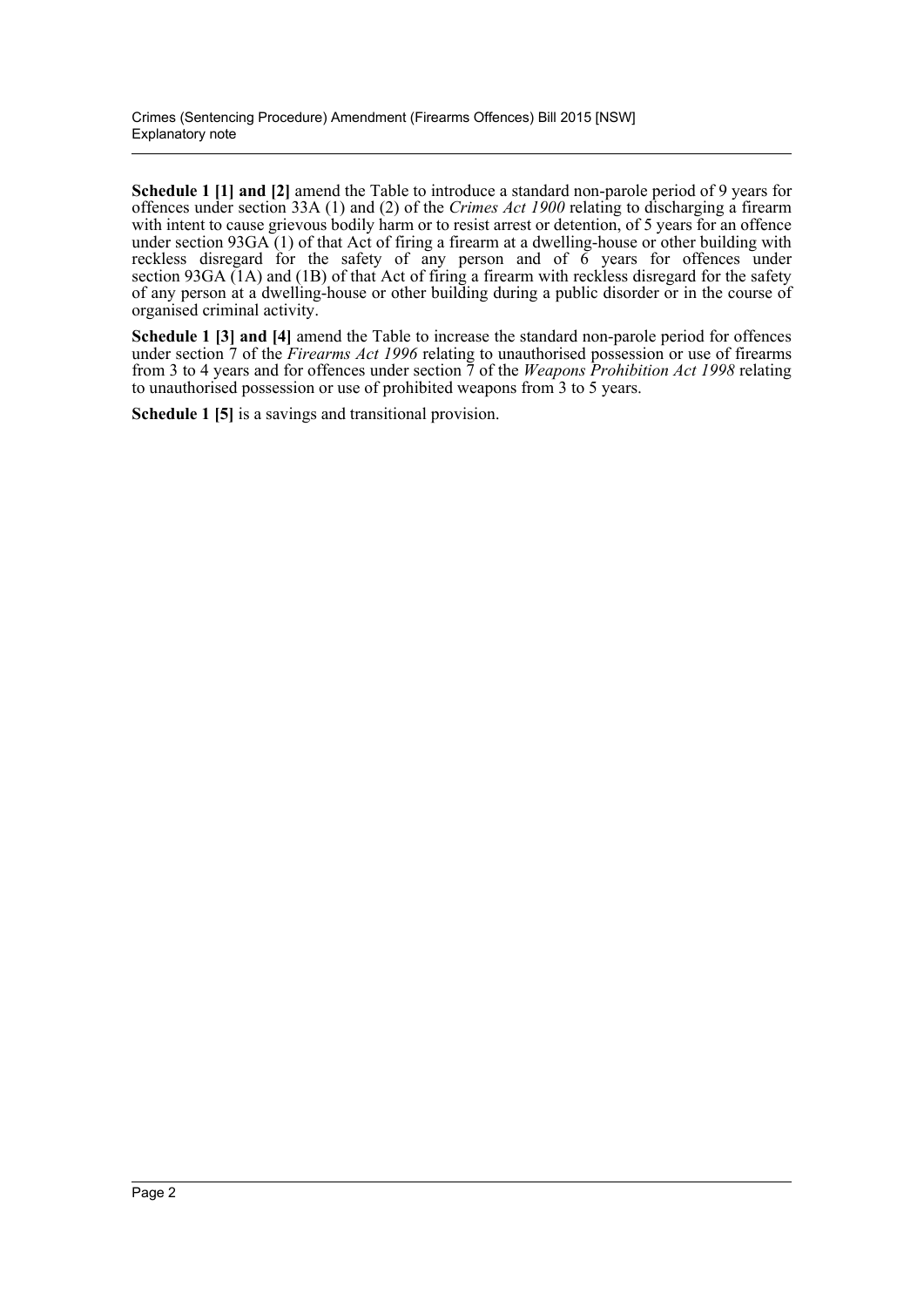First print



New South Wales

# **Crimes (Sentencing Procedure) Amendment (Firearms Offences) Bill 2015**

## **Contents**

|            |                                                           | Page |
|------------|-----------------------------------------------------------|------|
|            | Name of Act                                               |      |
|            |                                                           |      |
|            | Commencement                                              | 2    |
| Schedule 1 | Amendment of Crimes (Sentencing Procedure) Act 1999 No 92 | 3    |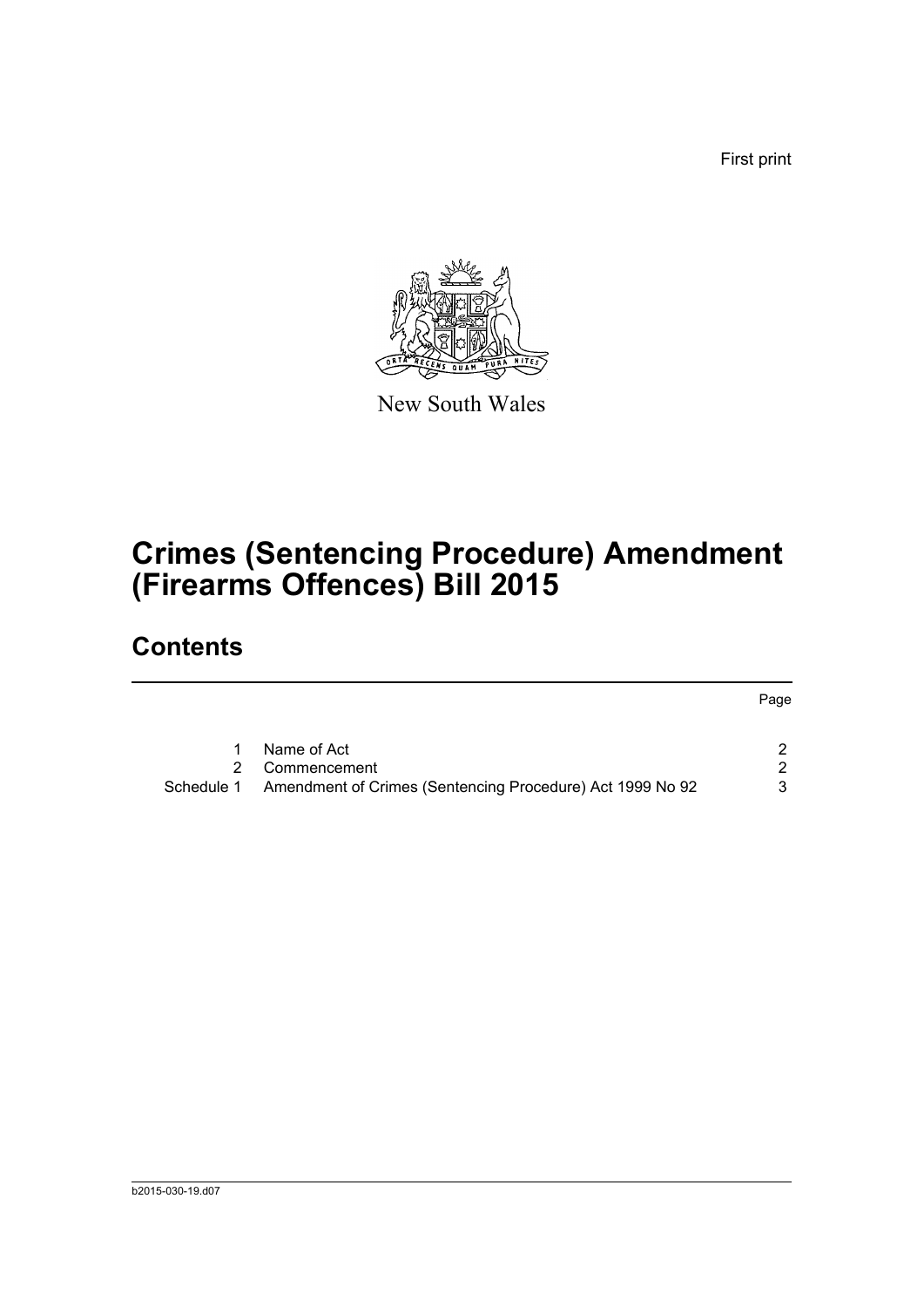

New South Wales

# **Crimes (Sentencing Procedure) Amendment (Firearms Offences) Bill 2015**

No , 2015

#### **A Bill for**

An Act to amend the *Crimes (Sentencing Procedure) Act 1999* to make further provision with respect to standard non-parole periods for firearm and prohibited weapon offences.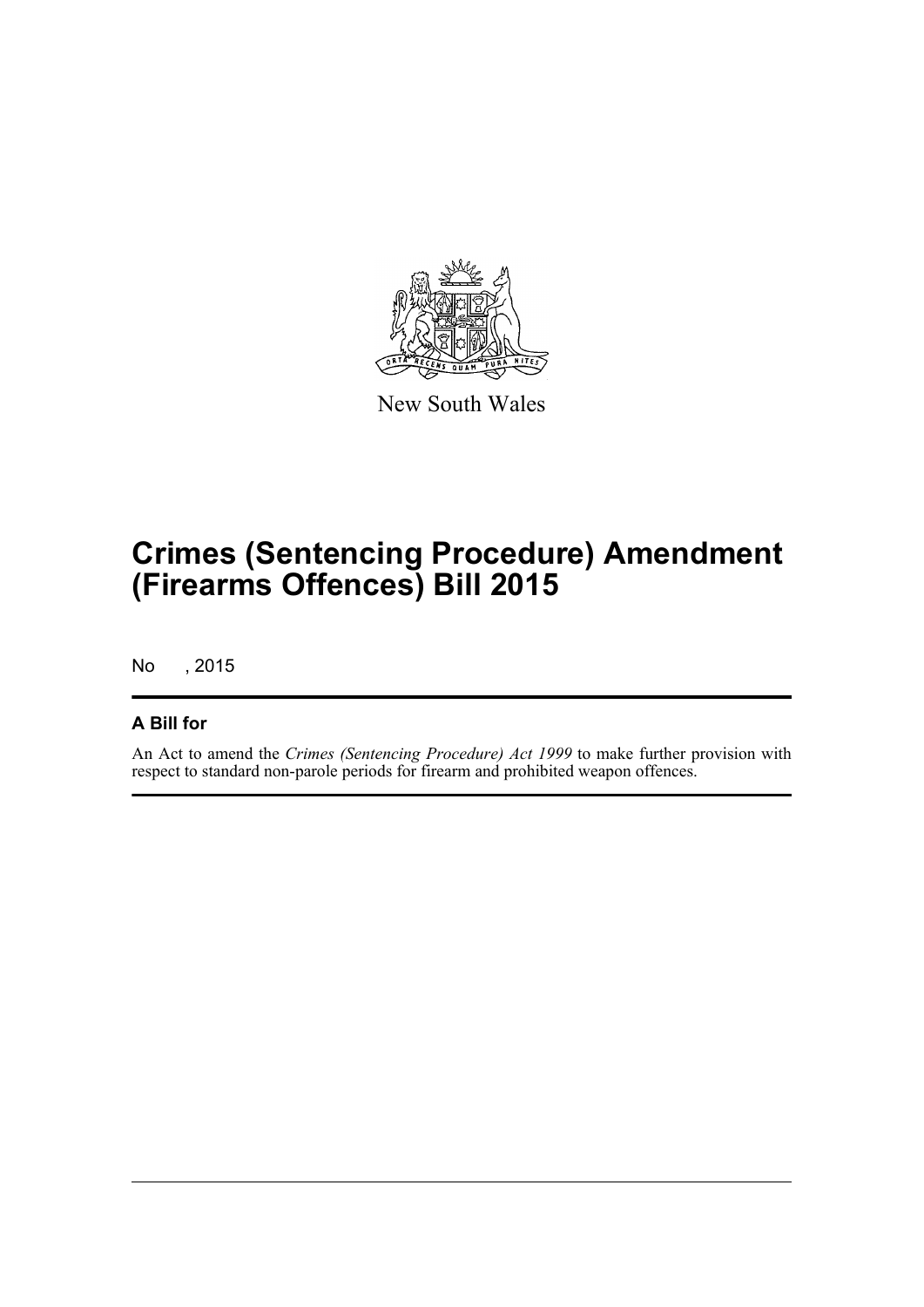<span id="page-4-1"></span><span id="page-4-0"></span>

| The Legislature of New South Wales enacts:                                               |                |
|------------------------------------------------------------------------------------------|----------------|
| Name of Act                                                                              | $\overline{c}$ |
| This Act is the Crimes (Sentencing Procedure) Amendment (Firearms Offences)<br>Act 2015. | 3<br>4         |
| Commencement                                                                             |                |
| This Act commences on the date of assent to this Act.                                    | 6              |
|                                                                                          |                |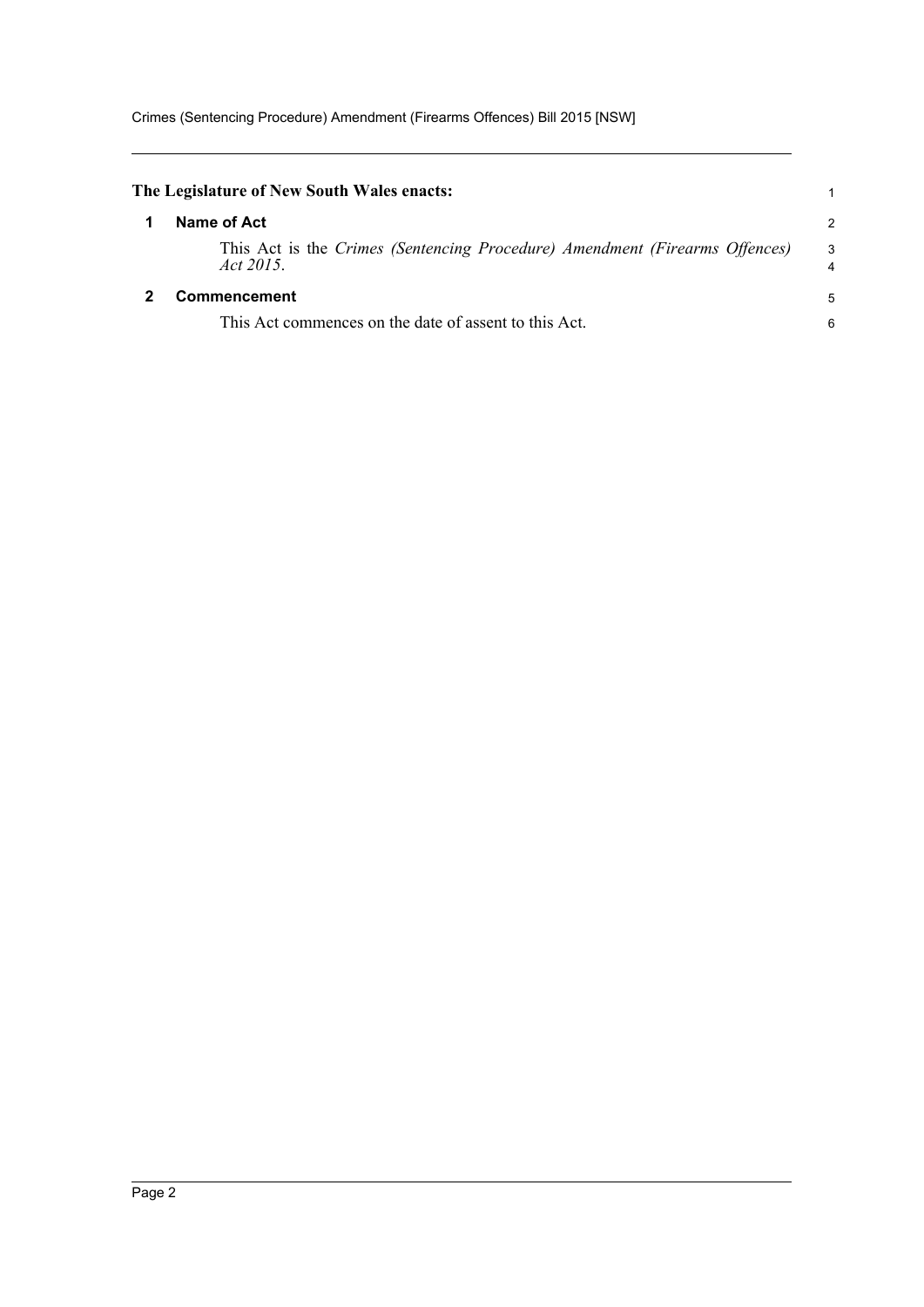<span id="page-5-0"></span>

|     | <b>Schedule 1</b>    | <b>Amendment of Crimes (Sentencing Procedure)</b><br><b>Act 1999 No 92</b>                                                                                                                                                  |         | 1<br>$\overline{a}$ |
|-----|----------------------|-----------------------------------------------------------------------------------------------------------------------------------------------------------------------------------------------------------------------------|---------|---------------------|
| [1] |                      | Part 4, Division 1A, Table                                                                                                                                                                                                  |         | 3                   |
|     | Insert after item 4: |                                                                                                                                                                                                                             |         | 4                   |
|     | 4AA                  | Section 33A (1) of the Crimes Act 1900 (discharging a firearm with intent to<br>cause grievous bodily harm)                                                                                                                 | 9 years |                     |
|     | 4AB                  | Section 33A (2) of the Crimes Act 1900 (discharging a firearm with intent to<br>resist arrest or detention)                                                                                                                 | 9 years |                     |
| [2] |                      | Part 4, Division 1A, Table                                                                                                                                                                                                  |         | 5                   |
|     |                      | Insert before item 11:                                                                                                                                                                                                      |         | 6                   |
|     | 10N                  | Section 93GA (1) of the <i>Crimes Act 1900</i> (fire a firearm at a dwelling-house or 5 years<br>other building with reckless disregard for the safety of any person)                                                       |         |                     |
|     | 10O                  | Section 93GA (1A) of the Crimes Act 1900 (fire a firearm, during a public<br>disorder, at a dwelling-house or other building with reckless disregard for the<br>safety of any person)                                       | 6 years |                     |
|     | 10P                  | Section 93GA (1B) of the <i>Crimes Act 1900</i> (fire a firearm, in the course of an 6 years<br>organised criminal activity, at a dwelling-house or other building with reckless<br>disregard for the safety of any person) |         |                     |
| [3] |                      | Part 4, Division 1A, Table                                                                                                                                                                                                  |         | 7                   |
|     |                      | Omit "3 years" from item 20 (relating to unauthorised possession or use of firearms).                                                                                                                                       |         | 8                   |
|     |                      | Insert instead "4 years".                                                                                                                                                                                                   |         | 9                   |
| [4] |                      | Part 4, Division 1A, Table                                                                                                                                                                                                  |         | 10                  |
|     | weapon).             | Omit "3 years" from item 24 (relating to unauthorised possession or use of prohibited                                                                                                                                       |         | 11<br>12            |
|     |                      | Insert instead "5 years".                                                                                                                                                                                                   |         | 13                  |